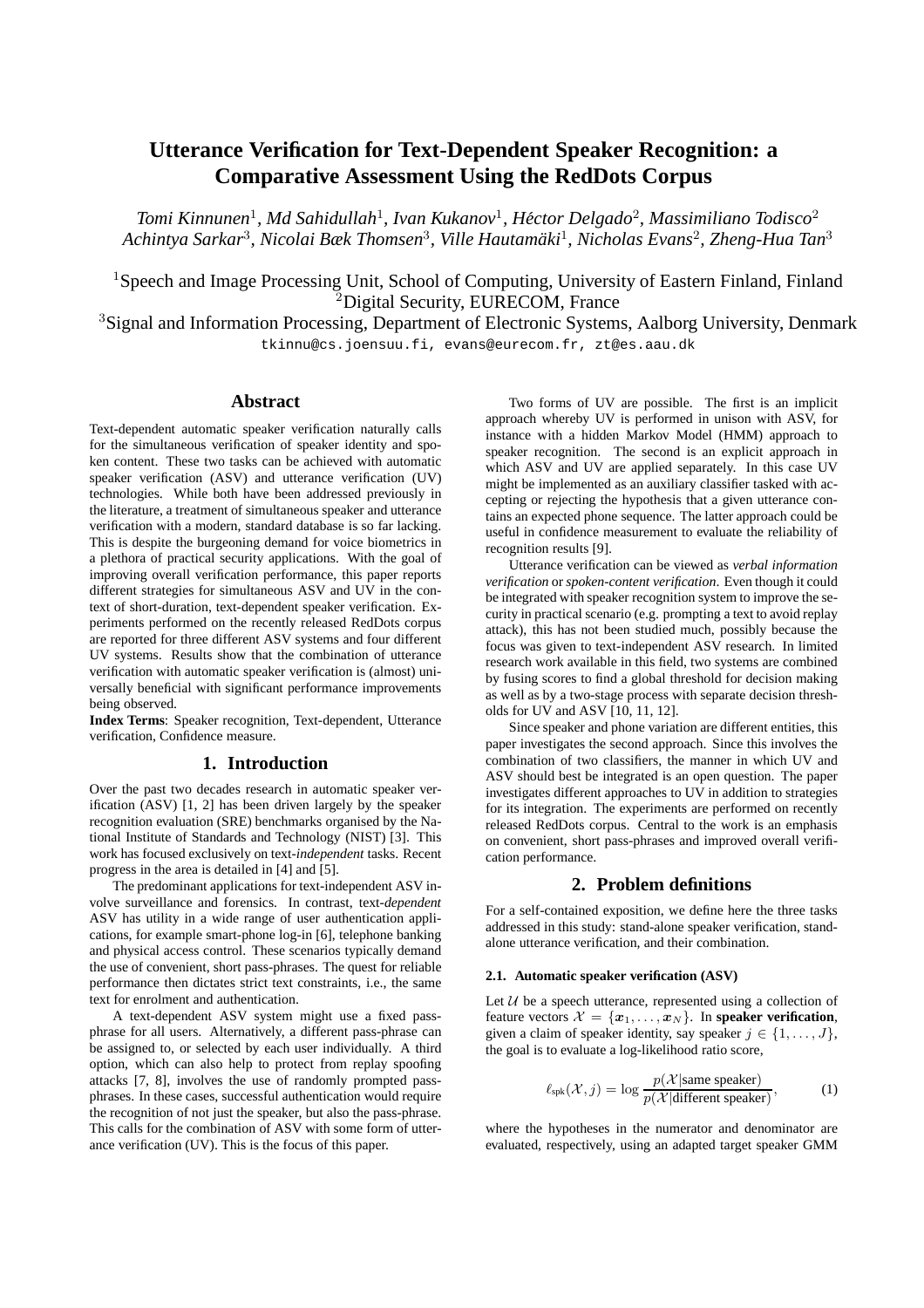and a universal background model (UBM) [13]. Alternatively, one can use i-vectors [14] as input features and evaluate (1) using, for instance, probabilistic linear discriminant analysis (PLDA) [15] scoring. To support dynamically increasing speaker databases along the life-cycle of an ASV system, the anti-model training data usually originates from speakers disjoint from any of the targets. More detailed treatments of speaker verification technology are available in [4, 5] (textindependent) and [16] (text-dependent). Details of our ASV systems are given in Section 3.2.

#### **2.2. Utterance Verification (UV)**

In **utterance verification**, we are again given an utterance  $U$ , represented possibly using a different set and different number of feature vectors  $\mathcal{Y} = \{y_1, \ldots, y_M\}$ , along with a "claimed" (prompted) text, say  $k \in \{1, 2, \ldots, K\}$ . Now we evaluate

$$
\ell_{\text{utt}}(\mathcal{Y}, k) = \log \frac{p(\mathcal{Y}|\text{same text})}{p(\mathcal{Y}|\text{different text})}.
$$
 (2)

In principle, one might use exactly the same methods as in ASV by treating utterances as speakers, i.e. using utterance-specific GMMs adapted from a global UBM. This would induce minimum changes to existing code libraries or be helpful in reducing computation if the same features are shared across ASV and UV subsystems. Alternatively, we may compute the log-likelihood for a given text using forced alignment or an ASR system to compare the decoded output with the claimed text. Details of our UV systems are provided in Section 3.1.

Two assumptions are made in the case of our UV systems. The first assumption is *speaker-independence*. The principal motivations for this are user convenience and practicality. In *automatic enrolment* (e.g. [12]) an ASV system interacts with the user without the presence of a human operator, a likely desideratum for any remotely-operated ASV system intended to be transparent or helpful in reducing personnel costs. In such cases, the system should verify the quality (correctness) of the enrolment utterances in terms of their content, even when the system has no prior data from the new speaker, hence prohibiting a speaker-dependent solution. As a consequence, our UV protocol designed for the RedDots copora (see Section 4.1) contains training speakers that are disjoint from the target and non-target speakers used in ASV evaluation.

Our second assumption is that *the universe of the possible phrases is known (fixed)*, in our case,  $K = 10$  common pass-phrases from RedDots part 01. This might correspond, for instance, to a smart-phone unlocking scenario with a publicly known set of phrases, one being randomly prompted to the user at the run-time to prevent a replay attack. Hence, we are allowed to use the other known phrases for score normalization (which we have observed to be crucial). Two normalization techniques are considered. The first, **Mean norm**, subtracts the mean score of the other (competing) phrases from the hypothesized phrase score. The second, **Max norm**, subtracts the maximum.

### **2.3. Combining ASV and UV systems**

In this scenario, given the utterance  $U$ , we would verify both its content and the speaker identity and accept the claim only if both are correct, with the goal of tackling replay attacks. The assumption of independent ASV and UV subsystems<sup>1</sup>, leads to

Table 1: *Trial types of RedDots and their categorization for UV, ASV and joint protocol.*

|                       | Speaker | Utterance | True/False Trial for |       |       |
|-----------------------|---------|-----------|----------------------|-------|-------|
|                       | Correct | Correct   | ΠV                   | ASV   | Joint |
| Target Correct (TC)   |         |           | True                 | True  | True  |
| Target Wrong (TW)     |         |           | False                | True  | False |
| Impostor Correct (IC) |         |           | True                 | False | False |
| Impostor Wrong (IW)   |         |           | False                | False | False |

a product of two likelihood ratios in (1) and (2), thus an additive score  $\ell_{\text{utt},spk}(\mathcal{Y}, \mathcal{X}, j, k) = \ell_{spk}(\mathcal{X}, j) + \ell_{\text{utt}}(\mathcal{Y}, k)$ . Scores may also be weighted as is common for fusion schemes in ASV context. A key difference from the fusion of heterogeneous ASV classifiers, however, is that here we combine two systems that are designed to solve two different tasks. As a consequence, the usual score fusion approach would provide a possible 'loophole' or hill-climbing attack vulnerability in the case of an attacker who happens to speak the correct pass-phrase, thereby artificially increasing the score and reducing overall security. Hence, we need a fusion strategy that leaves the full system accuracy unaffected in the case of genuine speakers and naive impostors but helps in preventing replay attacks.

In this paper, we implemented different types of UV and ASV (as shown in Table 2) system independently developed in three different sites and evaluate their performance for joint verification of spoken content and speaker.

### **3. System Description**

### **3.1. Utterance Verification Systems**

The **UV1** system uses Mel-frequency cepstral coefficients (MFCCs) and a GMM-UBM [13] architecture. MFCCs are extracted using 20 filters in mel scale. After dropping the energy coefficients, we perform RASTA on 19-dimensional coefficients and add deltas and double-deltas to form 57-dimensional features. Finally, we perform utterance-level cepstral mean normalization. For training utterance models, a UBM of 512 components is trained with all the male speech data in TIMIT. The utterance models are obtained using *maximum-a-posteriori* (MAP) adaptation with relevance factor of 3. A target-to-UBM log-likelihood ratio is used as the UV score.

The **UV2** system uses a 2-layer approach based on HMM and a UBM, similar to the 3-layers described in [17] for textdependent ASV. A left-to-right 5-state HMM is used with continuous observation densities modeled with GMMs adapted from a 512-component UBM trained on TIMIT. To initialise the HMM, one utterance is cut into 5 equal-sized segments, and each HMM's GMM state is estimated by adapting the UBM to its corresponding segment through MAP. Viterbi decoding is then performed to segment the remaining utterances. Finally, the resulting data partitions are used to estimate the final HMM's GMMs by adapting the UBM. The UV score is computed as the likelihood ratio of the phrase-depended HMM aligned by Viterbi decoding and the UBM.

**UV3** uses dynamic time warping (DTW) to align feature vectors for a pair of utterances [18]. It uses the same 57 MFCCs as UV1 but without RASTA. Euclidean distance is used as the frame-to-frame distortion. The average score against all the utterance templates is used as the score.

**UV4** uses *forced alignment*, a commonly used technique in speech recognition. With the help of acoustic and language models, it searches for the words or phones in a given transcript by aligning the transcribed data with the speech data. We took

<sup>&</sup>lt;sup>1</sup>This may be a wise assumption given that ASV and UV systems are trained with disjoint speakers and possibly different features and classifiers.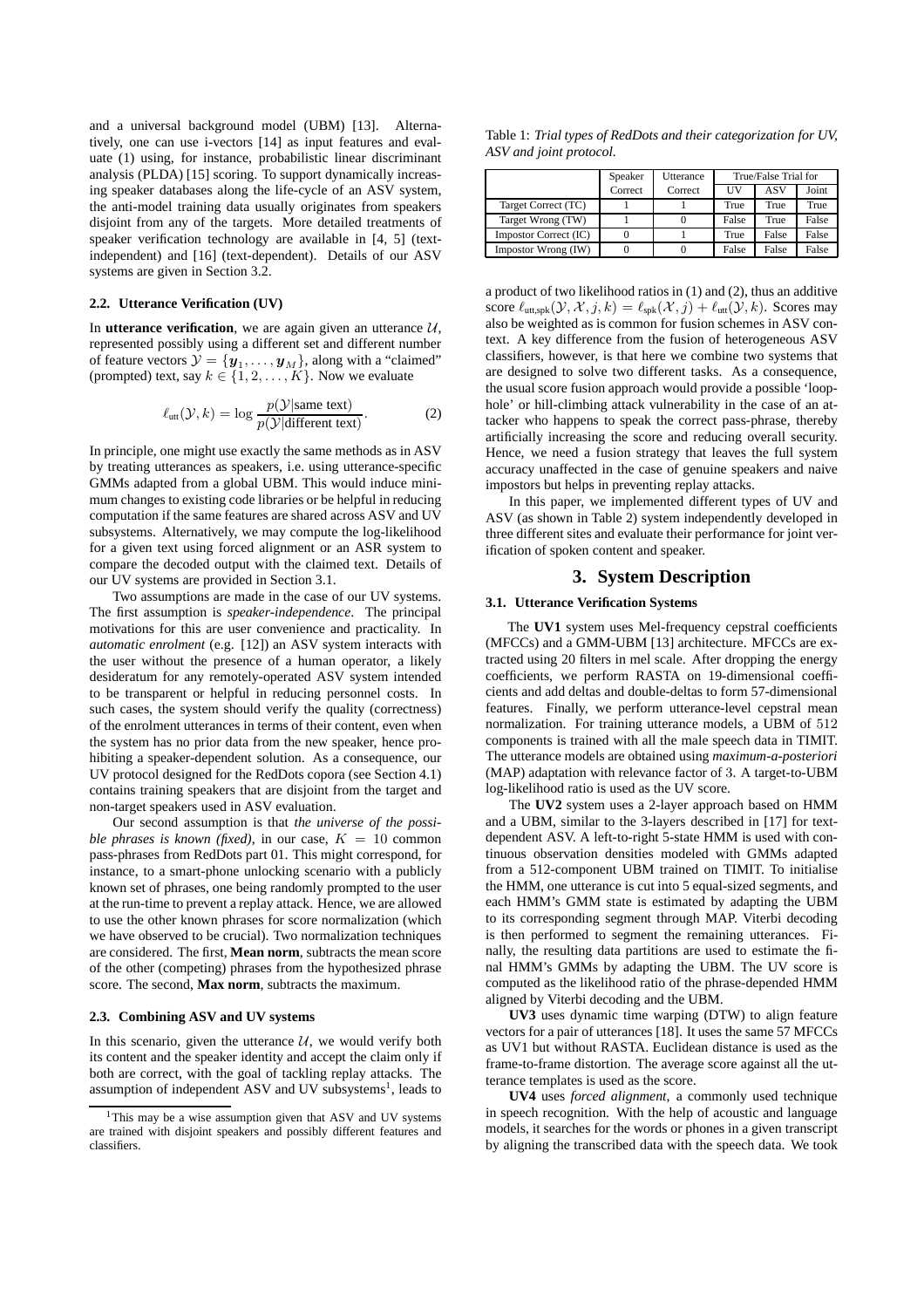| Task             | Name             | Technique             | Sequential Information<br>Feature |             | Development Data | Transcript     |
|------------------|------------------|-----------------------|-----------------------------------|-------------|------------------|----------------|
|                  | UV1              | <b>GMM-UBM [13]</b>   | No                                | <b>MFCC</b> | <b>TIMIT</b>     | N <sub>0</sub> |
| <b>Utterance</b> | UV2              | HMM-UBM [17]          | Yes                               | <b>MFCC</b> | <b>TIMIT</b>     | N <sub>0</sub> |
| Verification     | UV3              | DTW [18]              | Yes                               | <b>MFCC</b> | ۰                | N <sub>0</sub> |
|                  | UV4              | Forced Alignment [19] | Yes                               | <b>MFCC</b> | <b>TIMIT</b>     | Yes            |
|                  | ASV1             | <b>GMM-UBM [13]</b>   | No                                | <b>MFCC</b> | <b>TIMIT</b>     | N <sub>0</sub> |
| Speaker          | ASV <sub>2</sub> | <b>GMM-UBM [13]</b>   | No                                | COCC        | <b>TIMIT</b>     | N <sub>0</sub> |
| Verification     | ASV3             | <b>HMM [20]</b>       | Yes                               | <b>MFCC</b> | <b>RSR2015</b>   | N <sub>0</sub> |
|                  | ASV4             | i-Vector [14]         | No                                | <b>MFCC</b> | <b>RSR2015</b>   | N <sub>0</sub> |

Table 2: *Summary of the utterance verification and speaker verification systems implemented in this paper.*

the 10 sentences and, using TIMIT dictionary, came up with 10 reference transcripts. All the test segments were force aligned with these reference transcripts. The UV score is the average pseudo-log likelihood of features given the transcript. We use Kaldi [19], based on English language model to match the spoken words or phones.

The acoustic phone model was trained using TIMIT and a standard *deep neural network* (DNN) implementation of Kaldi [19]. The system has a total of 39 English phones in dictionary. MFCCs with linear discriminant analysis (LDA) and feature-space maximum likelihood linear regression (fMLLR) were used as the DNN inputs with left and right contexts of 3 frames. Training consists of three stages: (1) unsupervised training of a stack of restricted Boltzmann machines (RBMs) with 1024 hidden units and 6 hidden layers with 13 training iterations. Next, (2) we train DNN with the objective to classify the individual frames to their correct probability density functions via cross-entropy objective. Finally, (3) we optimize state-level minimum Bayes risk (sMBR) to emphasize state sequences with higher frame accuracy with respect to the reference alignment.

#### **3.2. Speaker Verification Systems**

**ASV1:** This is the same as UV1 except that we adapt target speaker models instead of target phrase models.

The **ASV2** system uses the same back-end as ASV1, but with a different front-end. Here, *constant Q cepstral coefficients* (CQCCs) [21, 22] are used. CQCC is based on the constant Q transform (CQT) [23] widely used in music processing as a variable-resolution time-frequency analysis tool, providing greater frequency and time resolutions at low and high frequencies, respectively. CQCC are obtained by first calculating the CQT power spectrum, followed by a linearisation of the frequency scale followed by discrete cosine transform (DCT) to give 29 static cepstral coefficients. Next, a filter which adaptively emphasizes the articulation rate of the utterance [22] is applied. Then, deltas are computed, resulting in a 58-dimensional features. Non-speech frames are removed by an energy-based speech activity detector. Finally, cepstral mean and variance normalization is applied.

**ASV3:** A HMM [20] model is trained using speech from many non-target speakers without any speech transcripts. A forced label (e.g., "HI") is assigned to *all training data* during HMM training. The idea is to capture speaker-independent temporal information in the state transition parameters so we call it speaker independent (SI) HMM. Speaker models are derived from the SI-HMM using MAP adaptation [24] of the Gaussian means using the enrollment data. During testing, test data is force-aligned against the target model and the SI-HMM, and log-likelihood ratio is calculated. We found empirically 14 states and 8 mixtures to provide best results.

**ASV4** uses i-vectors [14] to represent speech utterances

|  |  |  |  | Table 3: Database description for ASV experiments. |
|--|--|--|--|----------------------------------------------------|
|--|--|--|--|----------------------------------------------------|

|                       | Development | Evaluation |
|-----------------------|-------------|------------|
| Number of Targets     | 96          | 152        |
| Target Correct (TC)   | 1011        | 1108       |
| Target Wrong (TW)     | 9099        | 9972       |
| Impostor Correct (IC) | 9059        | 22220      |
| Impostor Wrong (IW)   | 81535       | 200172     |

Table 4: *Database description for UV experiments.*

|                      | Development | Evaluation |
|----------------------|-------------|------------|
| <b>Test Segments</b> | 1049        | 1536       |
| Matched-Text         | 1049        | 1536       |
| Unmatched-Text       | 9441        | 13824      |

Table 5: *Utterance verification accuracy (in terms of* % *EER) for standalone UV experiments.*

| System | No Norm |       | Mean Norm |      | Max Norm |      |
|--------|---------|-------|-----------|------|----------|------|
|        | Dev     | Eval  | Dev       | Eval | Dev      | Eval |
| UV1    | 12.11   | 9.31  | 5.72      | 5.02 | 2.76     | 2.08 |
| UV2    | 5.25    | 5.54  | 1.74      | 2.88 | 0.57     | 1.11 |
| UV3    | 19.82   | 24.81 | 8.19      | 8.59 | 6.17     | 7.80 |
| UV4    | 19.27   | 16.60 | 4.90      | 5.73 | 2.76     | 4.56 |
| Fused  | 3.62    | 6.13  | 1.24      | 2.73 | 0.48     | 1.43 |

as  $S = m + Tw$ , where w is the i-vector, S is the utterance supervector, m is the UBM supervector and T is a low-rank matrix. A gender-dependent GMM-UBM of 512 mixtures with diagonal covariances is trained using 157 male speakers from the RSR2015 corpus consisting of 30 pass phrases from 9 sessions (approximately 42325 utterances) [25]. The i-vector dimension is set at 400, and each target speaker is represented by an average of i-vectors computed over the phrase-wise ivectors of their enrollment data. Test i-vector is scored against the target speaker specific averaged i-vector (obtained in training phase) using Gaussian probabilistic linear discriminant(G-PLDA)[26]. Before G-PLDA and scoring, i-vectors are length normalized [26]. We re-use the same UBM training data for training total variability space and G-PLDA.

### **4. Experimental setup**

#### **4.1. Design of experiments with RedDots Corpus**

The experiments are conducted on the speech data available with on-going RedDots challenge<sup>2</sup>. Since the challenge protocol is mainly designed for speaker recognition task, for our experiments, we have prepared protocol with data used in Part 01 of the evaluation containing 10 common phrases [27]. Note that though the existing evaluation plan (specially part 04 of the evaluation, i.e., text-prompted condition) can be benefitted with

<sup>2</sup>https://sites.google.com/site/

thereddotsproject/home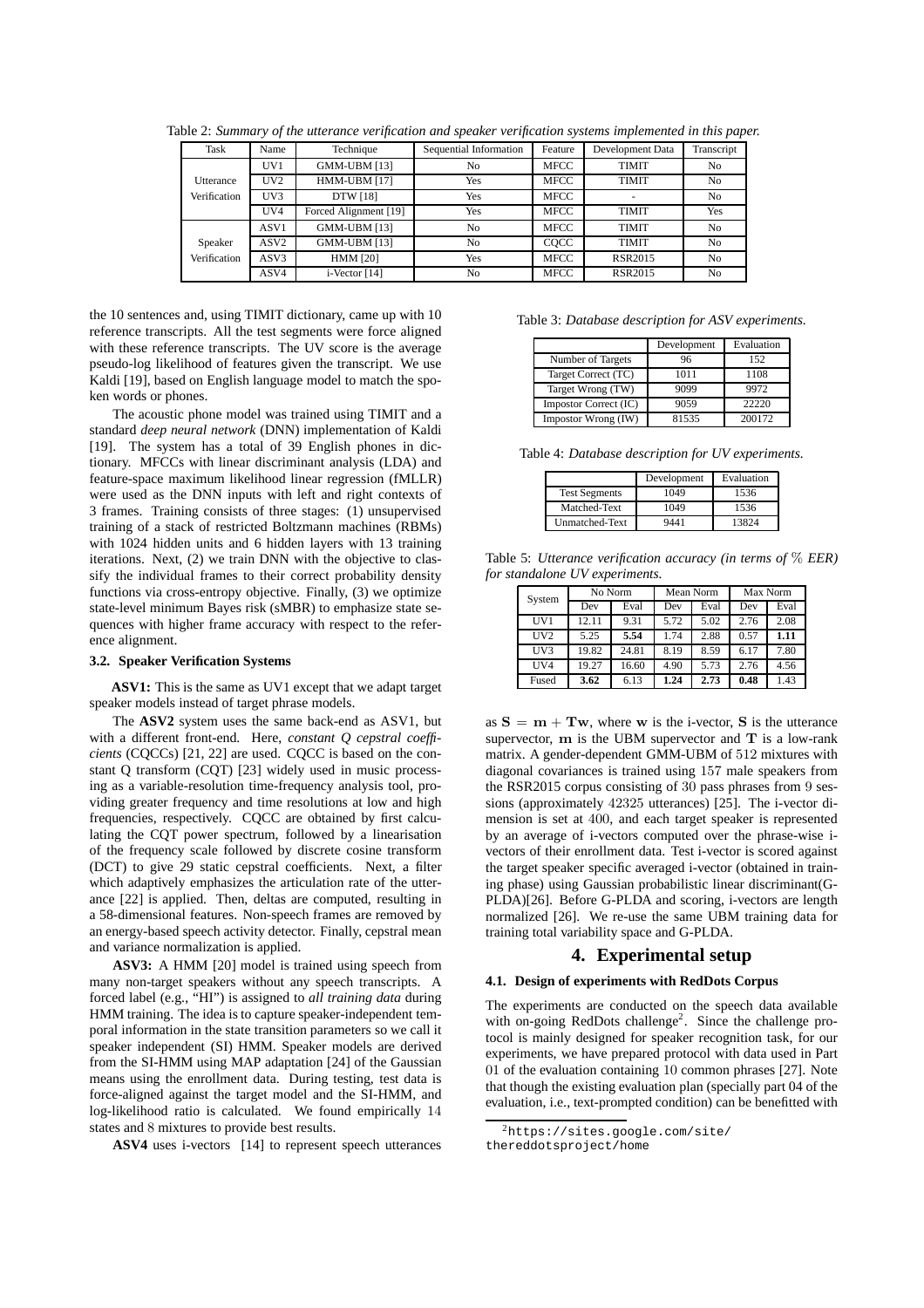| System                        | Dev        |         |         | Eval    |            |         |         |         |
|-------------------------------|------------|---------|---------|---------|------------|---------|---------|---------|
|                               | <b>FRR</b> | FAR(TW) | FAR(IC) | FAR(IW) | <b>FRR</b> | FAR(TW) | FAR(IC) | FAR(IW) |
| <b>Standalone ASV:</b>        |            |         |         |         |            |         |         |         |
| ASV1                          | 3.67       | 18.85   | 8.59    | 0.69    | 1.62       | 28.70   | 8.28    | 0.70    |
| ASV <sub>2</sub>              | 3.46       | 21.18   | 7.55    | 0.97    | 1.53       | 21.08   | 3.60    | 0.32    |
| ASV3                          | 2.37       | 7.68    | 13.41   | 0.54    | 0.63       | 15.12   | 10.97   | 0.78    |
| ASV4                          | 1.98       | 12.45   | 8.88    | 0.06    | 0.27       | 16.32   | 8.78    | 0.05    |
| <b>ASV</b> Fused              | 1.29       | 8.14    | 5.87    | 0.01    | 0.09       | 10.78   | 4.46    | 0.01    |
| Standalone UV:                |            |         |         |         |            |         |         |         |
| <b>IJV</b> Fused              | 8.41       | 0.00    | 91.91   | 0.00    | 23.74      | 0.00    | 73.25   | 0.00    |
| <b>Combined UV and ASV:</b>   |            |         |         |         |            |         |         |         |
| <b>Fusion of Fused Scores</b> | 1.29       | 5.56    | 8.54    | 0.00    | 0.09       | 6.45    | 6.10    | 0.00    |
| <b>Decision Fusion</b>        | 8.81       | 0.00    | 5.73    | 0.00    | 23.74      | 0.00    | 4.14    | 0.00    |

Table 6: *Performance on joint protocol (in terms of % of FRR and FAR) on RedDots Part 01 using standalone ASV system. FAR(X) denotes FAR for condition X is the sub-condition of impostor trials.*

an integrated ASR engine, it does not consider utterance verification as a standalone task, rather it checks whether a spokensegment matches with the speaker-sentence pair (used for target enrolment) or not.

Experiments are conducted only on the male speakers due to the limited number of female subjects in the corpus. In our protocol, we use ten common phrases from nine different speakers for training utterance models. In total, 1485 sentences are used (roughly 148 files per phrases). The development set is created from the speech-data from 10 speakers where as the evaluation set contains 30 different speakers. The details of the protocol for ASV and UV experiments are described in Table 3 and Table 4, respectively.

#### **4.2. Performance Evaluation**

In order to evaluate the performances of UV systems, EER metric is used which represents the error rate when false acceptance probability and false rejection probability are equal. On the other hand, we report FAR and FRR for ASV task. The protocol contains three types of impostor trials: target wrong (TW), impostor correct (IC) and impostor wrong (IW)[27]. We compute three separate FARs, namely FAR(TW), FAR(IC) and FAR(IW), respectively for TW, IC and IW.

### **5. Experimental Results and Discussion**

### **5.1. Evaluation of Standalone UV System**

Reported in Table 5 are standalone UV results for both development and evaluation sets. Among the four systems, the HMMbased approach (UV2) gives the lowest error rate. The application of score normalization proves beneficial in all cases with max-based normalization giving better results than mean-based. Results for linear regression based score fusion obtained with the BOSARIS toolkit<sup>3</sup> are also illustrated. Fusion weights are optimized on the development data and applied to the evaluation set without modification. Results for the fused system gives the lowest EER in almost all cases.

#### **5.2. Evaluation of Joint UV-ASV Systems**

First, the performance for standalone ASV is reported for the four systems individually and when fused for the joint protocol. These results are shown in Table 6. The FAR for the IW condition is the lowest for most systems. This is expected given the consideration of mismatched-text impostor speakers. The FAR is generally worst for the TW condition which involves the same speakers but wrong utterance (similar to a replay attack). Without the use of UV, this result is also expected. Performance is considerably improved in the fused mode, even if the improvements are not entirely consistent.

Next, performance is reported for standalone, fused UV. While the FAR for TW and IW conditions is 0%, performance is severely degraded for the other conditions. This is unsurprising since standalone UV ignores speaker information. Finally, the last two rows of Table 6 report performance for combined ASV and UV. When the two fused systems are combined using score fusion, lower FRRs are obtained, while the FAR for the TW condition remains high. On the other hand, decision-level fusion produces the lowest FAR for the TW condition, albeit with increased FRR.

### **6. Conclusions**

In this paper, we have evaluated joint utterance and speaker verification system on text-dependent RedDots corpus. Two different integration methods are evaluated. We have found that score level fusion of UV and AS system reduces the FRR, but increases the FAR. On the other hand, decision-level fusion yields lower FAR at the cost of higher FRR. This approach could be useful for practical application of voice-based biometrics system, especially in protecting such security systems from playback attack.

## **7. Acknowledgements**

The paper reflects some results from the OCTAVE Project (#647850), funded by the Research European Agency (REA) of the European Commission, in its framework programme Horizon 2020. The views expressed in this paper are those of the authors and do not engage any official position of the European Commission.

### **8. References**

- [1] D. Reynolds and R. C. Rose, "Robust text-independent speaker identification using Gaussian mixture speaker models," *IEEE Transactions on Speech and Audio Processing*, vol. 3, no. 1, pp. 72–83, 1995.
- [2] J. Joseph P. Campbell, "Speaker recognition: A tutorial," *Proc. of the IEEE*, vol. 85, no. 9, pp. 1437 – 1462, 1997.
- [3] M. Przybocki and A. Martin, "NIST speaker recognition chronicles," in *Proc. Odyssey 2004: the Speaker and Language Recognition Workshop*, Toledo, Spain, May 2004, pp. 15–22.

<sup>3</sup>https://sites.google.com/site/ bosaristoolkit/